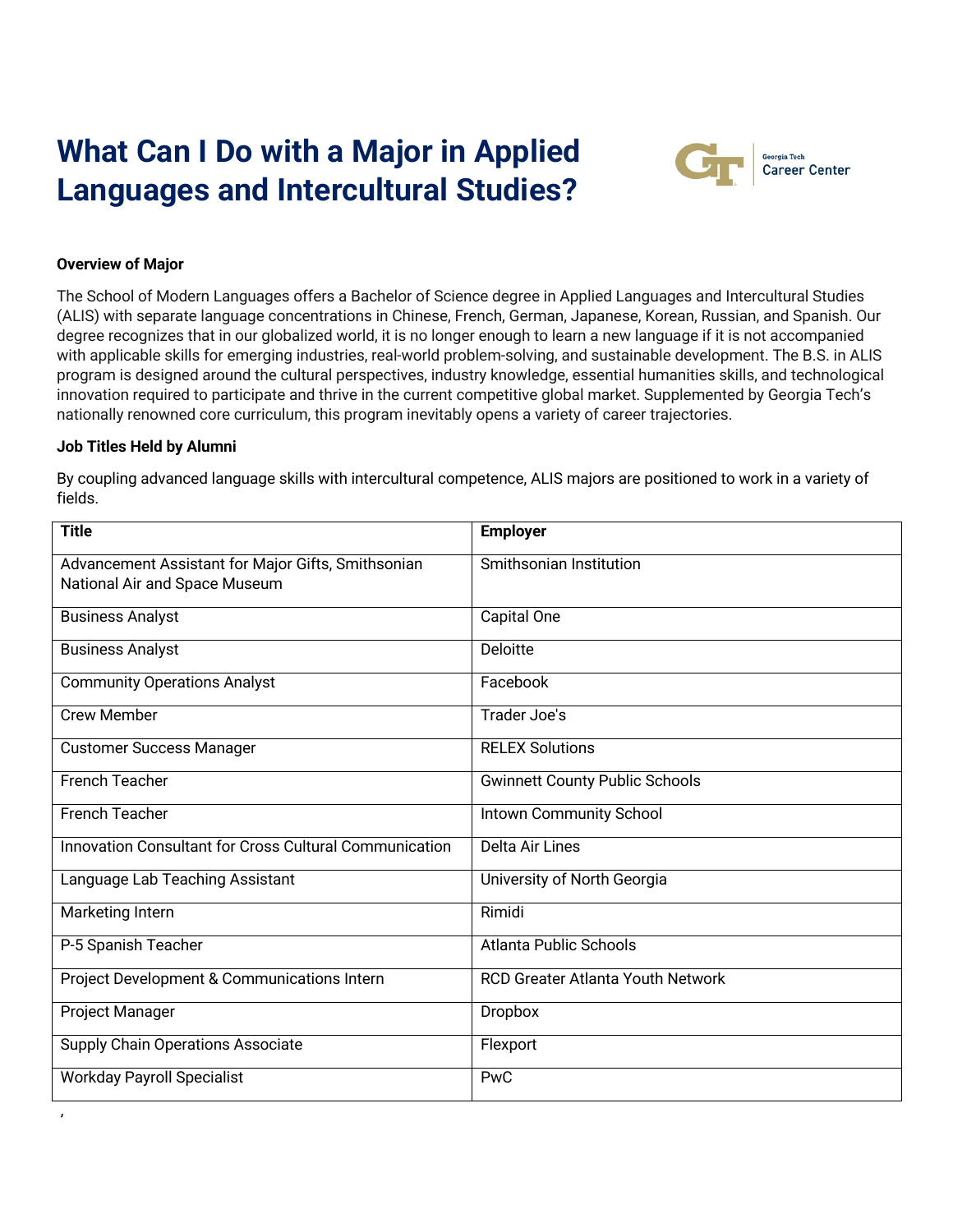# **Common Career Paths & Industries**

| Area/Industry                | <b>Paths</b>                      | <b>Employers</b>                     |
|------------------------------|-----------------------------------|--------------------------------------|
| Arts, Media, Entertainment   | Journalism                        | <b>Museums</b>                       |
|                              | <b>Broadcasting</b>               | Foreign News Agencies                |
|                              | Publishing                        | Book publishers                      |
|                              | Editing                           | Newspapers                           |
|                              |                                   |                                      |
| <b>Business</b>              | <b>Advertising and Marketing</b>  | <b>Manufacturing Companies</b>       |
|                              | <b>Human Resources</b>            | Service Industries                   |
|                              | <b>Public Relations</b>           | <b>Insurance Firms</b>               |
|                              | <b>Sales</b>                      | <b>Retail Stores</b>                 |
|                              |                                   | <b>Staffing Agencies</b>             |
|                              |                                   |                                      |
| <b>Industry and Commerce</b> | Consulting                        | <b>Banks/Financial Institutions</b>  |
|                              | Importing/Exporting               | <b>Import/Export Companies</b>       |
|                              | <b>Administrative Services</b>    | <b>International Companies</b>       |
|                              |                                   |                                      |
| Government                   | <b>Social Statistics</b>          | Federal, State, and Local Government |
|                              | Program Analysis                  |                                      |
|                              | Demography                        |                                      |
|                              |                                   |                                      |
| Service and Education        | Interpretation/Translation        | K-12 Schools - Public/Private        |
|                              | <b>Educational Administration</b> | Adult Learning/Community Instruction |
|                              | <b>Health Services</b>            | <b>Advocacy Groups</b>               |
|                              | Social Work                       | Non-profit/Social Service Agencies   |
|                              | Primary and Secondary Education   |                                      |
| <b>Travel and Tourism</b>    | Translation/Interpretation        | Tour and Excursion Companies         |
|                              | <b>Airline Services</b>           | Travel agencies                      |
|                              | Management                        | Hotels/Motels                        |
|                              |                                   |                                      |